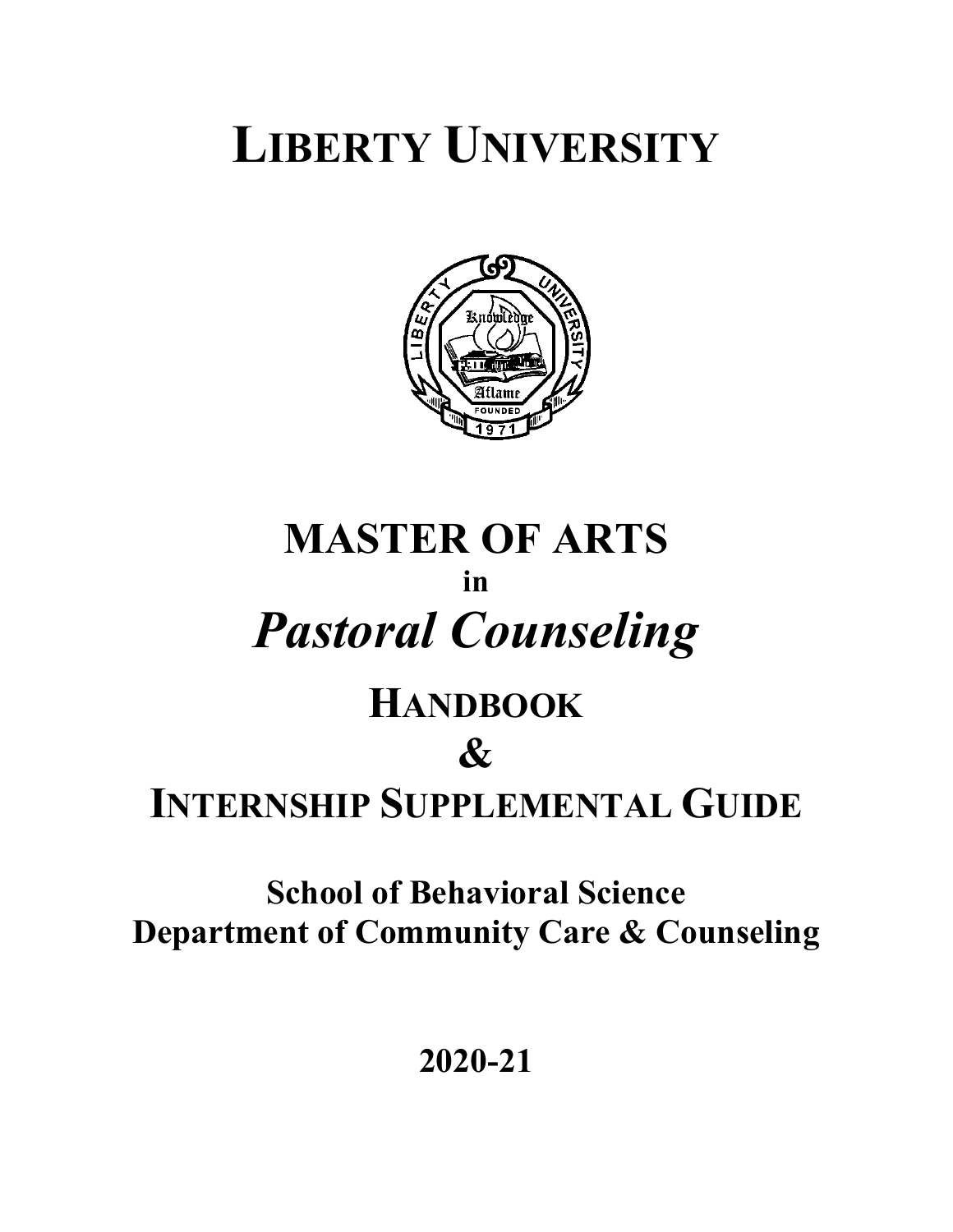

# MAPC HANDBOOK & INTERNSHIP SUPPLEMENTARY GUIDE Revised 07/10/2020

# Contents

| Contacts for the School of Behavioral Sciences and Community Care & Counseling 5 |  |
|----------------------------------------------------------------------------------|--|
|                                                                                  |  |
|                                                                                  |  |
|                                                                                  |  |
|                                                                                  |  |
|                                                                                  |  |
|                                                                                  |  |
|                                                                                  |  |
|                                                                                  |  |
|                                                                                  |  |
|                                                                                  |  |
|                                                                                  |  |
|                                                                                  |  |
|                                                                                  |  |
|                                                                                  |  |
|                                                                                  |  |
|                                                                                  |  |
|                                                                                  |  |
|                                                                                  |  |
|                                                                                  |  |
|                                                                                  |  |
|                                                                                  |  |
|                                                                                  |  |
|                                                                                  |  |
|                                                                                  |  |
|                                                                                  |  |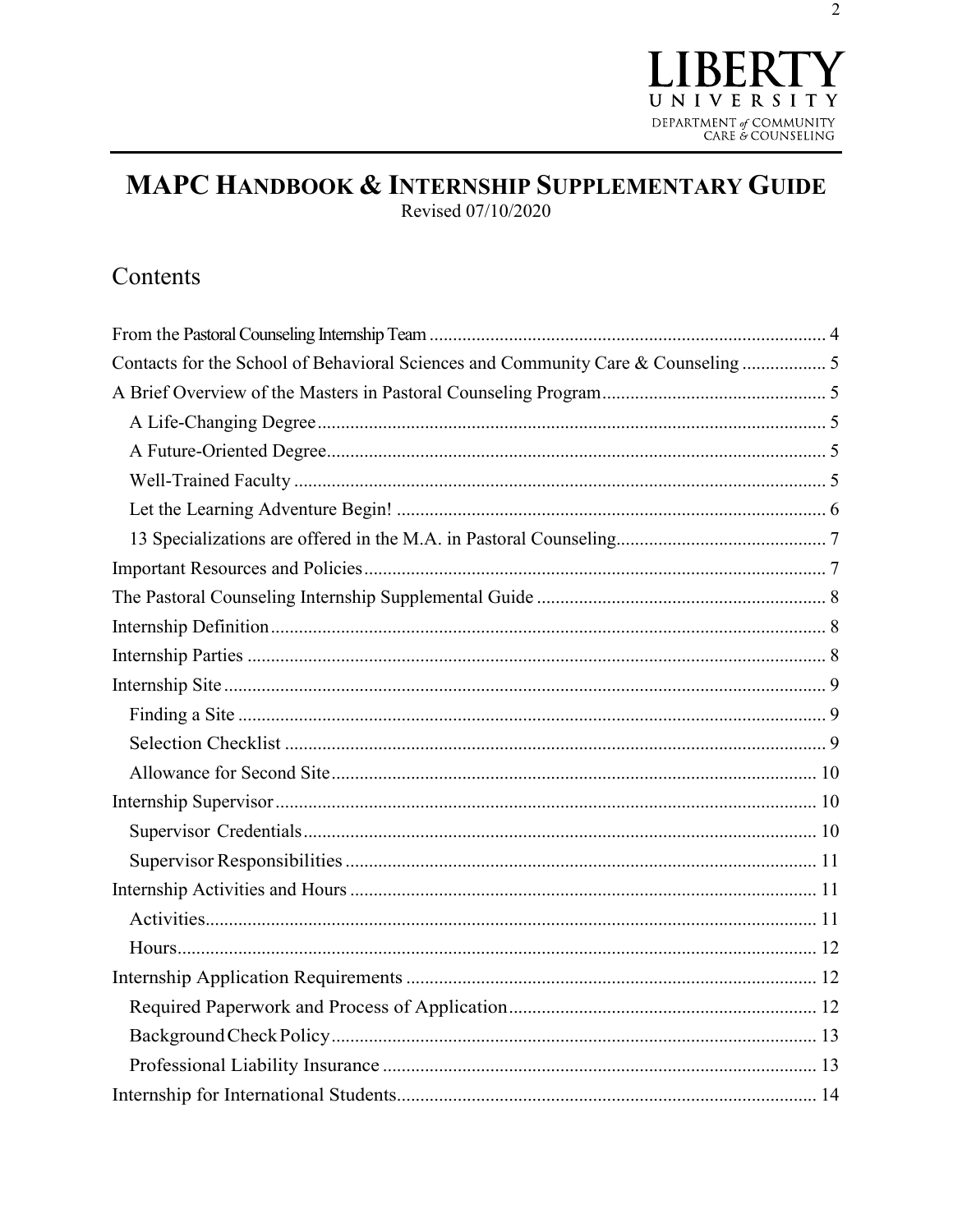| Professional Competency Expectations and the Remediation Policy and Process 17 |  |
|--------------------------------------------------------------------------------|--|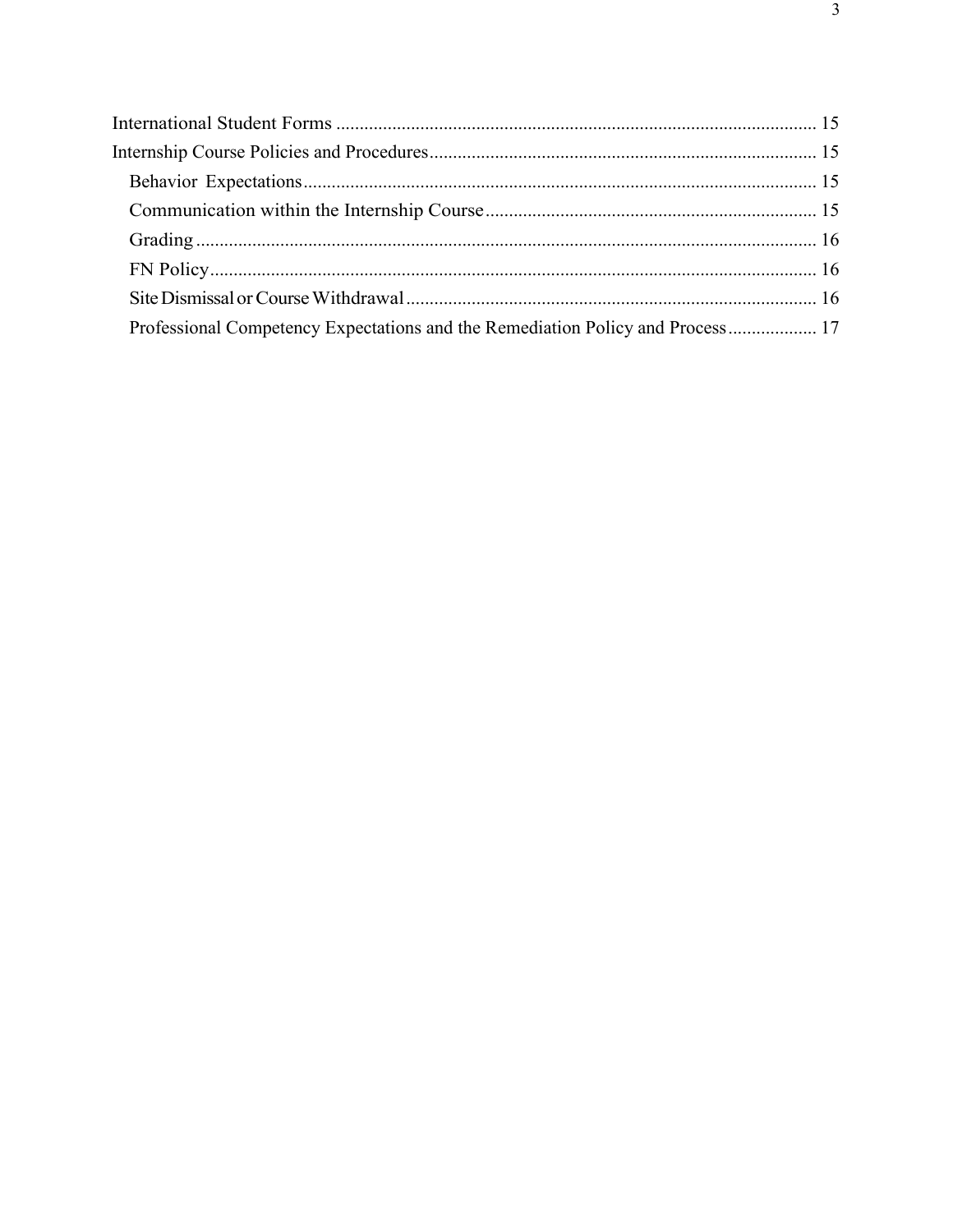#### **From the Pastoral Counseling Internship Team**

<span id="page-3-0"></span>Dear Student,

Congratulations on attaining this milestone in your pastoral counseling degree program! The Internship is one of the most crucial pastoral counseling preparation activities in your educational journey. It is an introduction to the pastoral counseling milieu that allows you to begin using your pastoral counseling skills, ethics, and professionalism based on observation and exposure to the pastoral counseling field. For the pastoral counselor, these experiences provide an opportunity to begin to synthesize one's biblical worldview into applied practice.

All prerequisite coursework has been intended to prepare you for your supervised Internship experience. This Internship course involves participation in a planned pastoral counseling experience in an approved site under an approved supervisor. During the Internship experience, you will be actively engaged in the field of pastoral counseling and will contribute to the cooperating organization by assisting its staff in carrying out many of the daily activities of that organization. The purpose of the pastoral counseling Internship is to provide you with a supervised, field-based, work experience.

This handbook/guide is designed to help you prepare for and successfully complete the Internship, an integral and indispensable part of Liberty University's pastoral counseling degree programs. I encourage you to carefully read and review this resource as you progress through the Internship. We trust that its information will be useful in helping create positive learning experiences for you while providing quality services to those we are called to help.

Our faith has profound implications for our work as pastoral counselors by shaping our values, giving us a unique love for others, enlightening our thinking about human problems, and illuminating pathways to healing. We have been called by God to help people redeem their past wounds, transform their present circumstances, and teach them how to live a God-centered life. As the apostle Paul wrote in Colossians 2:28, "And we proclaim Him, admonishing every man and teaching every man with all wisdom, that we may present every man complete in Christ."

As you move through the Internship application process, a brief overview of the MAPC program follows. The intent of that information is to ground the degree further in your mind as you navigate the internship and eventually become a freshly minted representative (i.e., graduate) of the Masters in Pastoral Counseling

May God continue to richly bless you through your pastoral counseling internship experience!

# *Dr. Dwight C. Rice*

*Associate Professor/Department Chair/MAPC Director*

*Internship Team* **Department of Community Care & Counseling****School of Behavioral Sciences**  [PACOinternship@liberty.edu](mailto:PACOinternship@liberty.edu)



*Training Champions for Christ since 1971*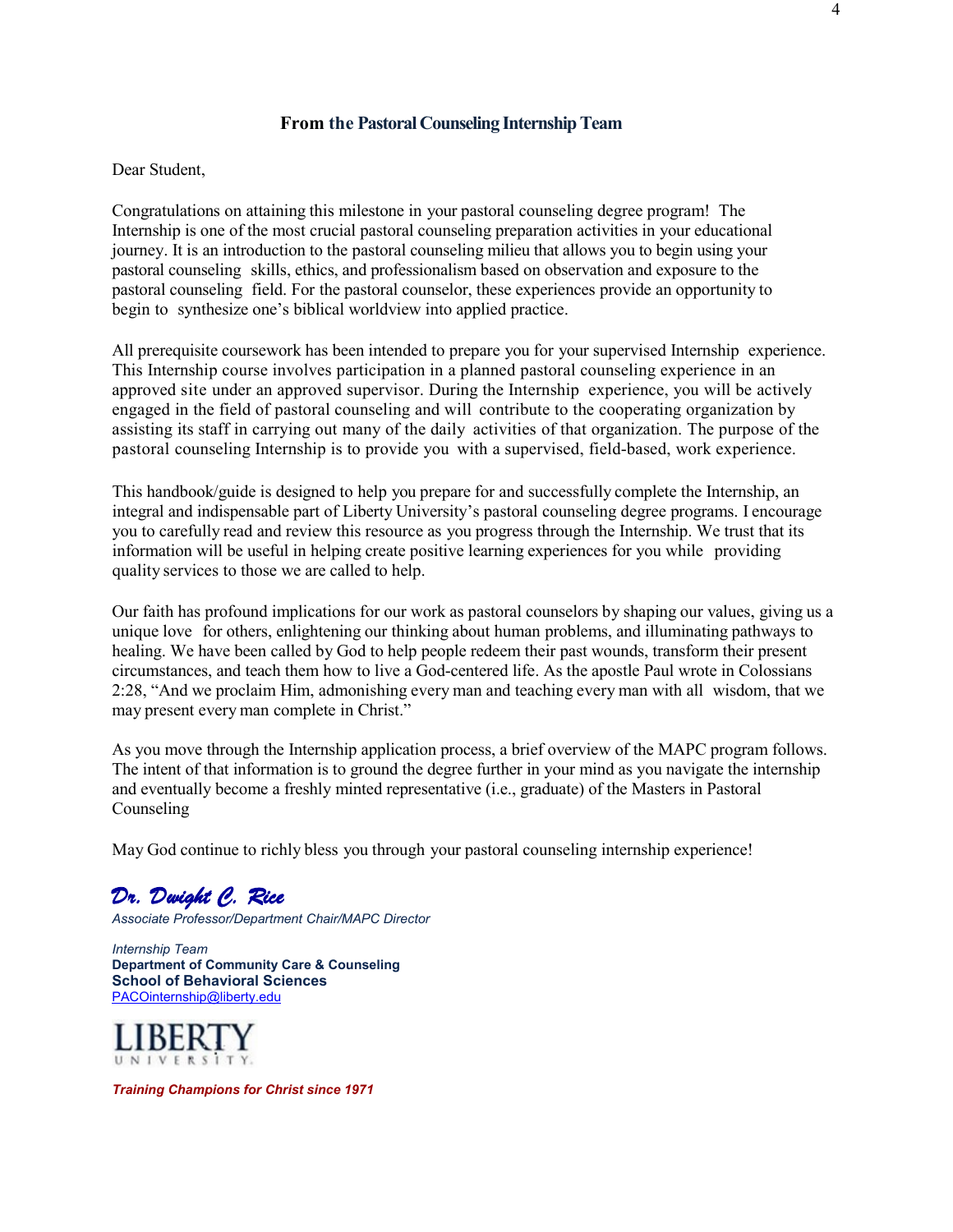# Liberty University is accredited by the Commission on Colleges of the Southern Association of Colleges and Schools (1866 Southern Lane, Decatur, Georgia 30033-4097; 404-679-4501) to award Associate, Bachelors, Masters, and Doctoral degrees

# <span id="page-4-0"></span>**Contacts for the School of Behavioral Sciences and Community Care & Counseling**

To view our faculty and staff positions and their contact information, please go to our Faculty & Staff webpage at <http://www.liberty.edu/academics/behavioralsciences/communitycare/index.cfm?PID=32580>

Become acquainted with the Department of Community Care & Counseling at the following link: <https://www.liberty.edu/behavioral-sciences/community-care-counseling/>

# **A Brief Overview of the Masters in Pastoral Counseling Program**

# <span id="page-4-2"></span><span id="page-4-1"></span>**A Life-Changing Degree**

The Master of Arts in Pastoral Counseling is a degree that will travel far in an imperfect world. Our non-licensure pastoral counseling degree is a great option for professionals just entering the field with a desire to help people work through life's challenges. The School of Behavioral Sciences' Department of Community Care and Counseling seeks to offer life-changing degrees to prepare people-helpers to better serve care seekers who struggle with the basic challenges of life in a way that addresses the physical, psychological, spiritual, and relational needs.

# <span id="page-4-3"></span>**A Future-Oriented Degree**

As a result of being involved in the MAPC degree, especially its pastoral counseling internship, students often find ways to advance in ministry as well as agency-based settings. By virtue of completing this degree, students are postured to enter the trenches of people-needs. This reality is demonstrated as 40% of the US population seek out pastoral counseling when needs present. Current research indicates that this percentage significantly increases when communities learn that ministry-based staff know how to triage and provide an effective people-helping network. Today's church and para-church organizations are becoming more attentive to its mental health climate and seeking ways to meaningfully interface with the presenting needs of believers and non-believers. As a result of this climate change, ministry-based leaders are identifying gaps in their respective ministry structure, which create opportunities for MAPC graduates to enter the soul-care arena. What's the bottom line? This degree will equip future people helpers with knowledge, skills, and the eternal perspective to effectively navigate ministry's need-filled context and highly relational network.

# <span id="page-4-4"></span>**Well-Trained Faculty**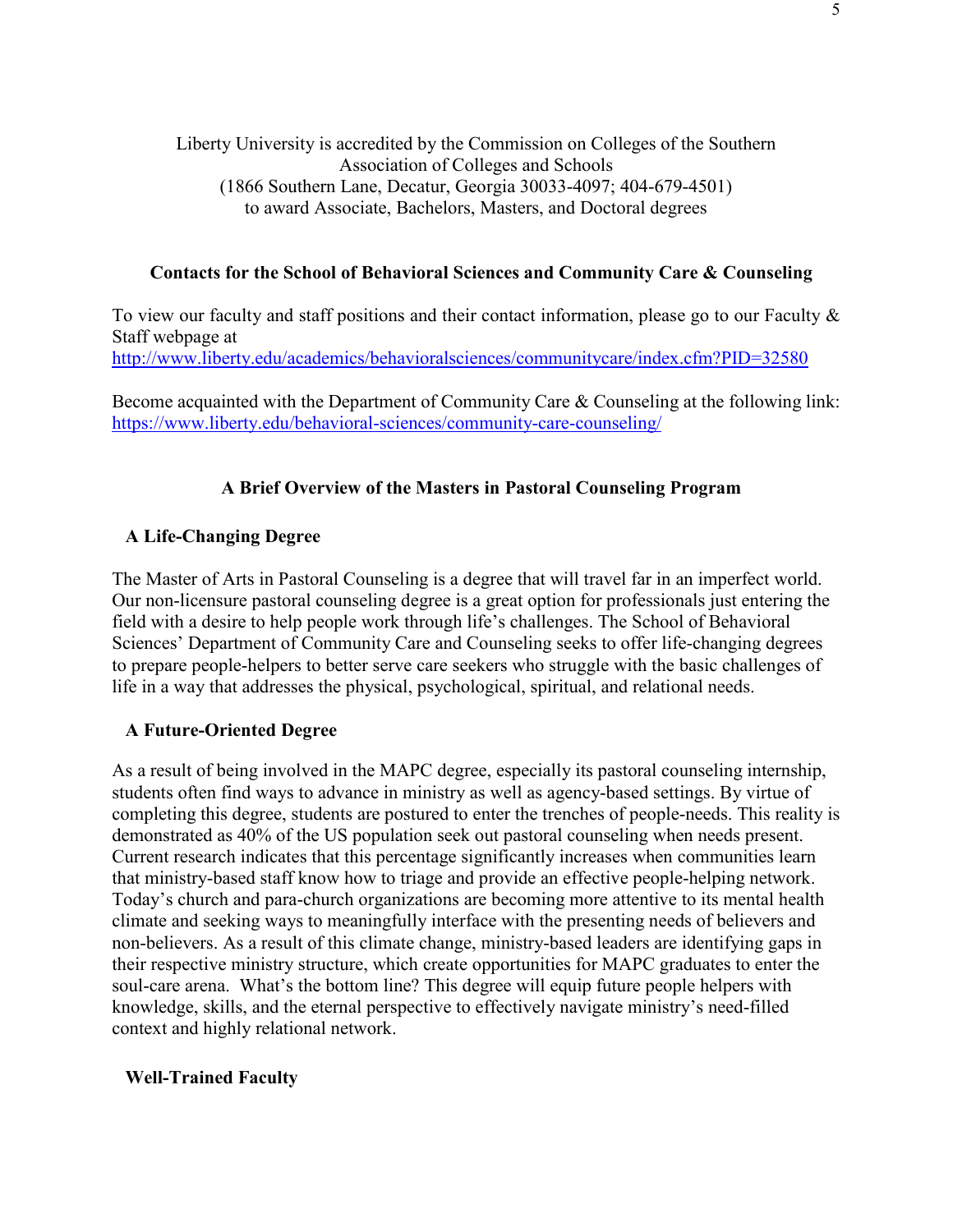Department of Community Care & Counseling professors are chosen with your future in mind. As you pursue a degree in pastoral counseling, you will learn from professors who began with the same passion as you. All faculty members hold terminal degrees, and many also hold professional positions in ministry and agency-based settings. You will learn from their vast years of experience and knowledge to grow in practice and leadership. We desire to help you become more effective and efficient in shaping lives around the world. Additionally, the masters in pastoral counseling is offered completely online, allowing you to remain active in your job, with your family, and in your community without the worry of having to take courses on campus.

# <span id="page-5-0"></span>**Let the Learning Adventure Begin!**

Our courses in the pastoral counseling degree seek to help meet the needs of a hurting world by equipping you to assist individuals asking for biblical guidance. Every course in our pastoral counseling degree program provides meaningful insight for contemporary ministry engagement. As a whole, this degree helps students become more biblically responsible, relationally wise, and ministry savvy.

The Master of Arts in Pastoral Counseling degree allows students to focus on areas of interest with specialization courses taken beyond the foundational courses. Numerous specializations are available to address broad needs in ministry and agency-based fields.

# *Featured Courses*

As a student in the M.A. in Pastoral Counseling program, you will take foundational courses designed to equip you with a biblical worldview as you study human behavior and the application of helping skills. The foundational courses are outlined on the Degree Completion Plans (DCP), located at the following link:<http://www.liberty.edu/index.cfm?PID=41931>

Three foundational courses play an important role in grounding this degree:

- PACO 509 Spiritual Formation in Pastoral Counseling\*
- PACO 617 Theories & Techniques in Pastoral Counseling\*
- PACO 699 Counseling Internship (see Pastoral Counseling Internship Supplemental Guide p. 8)

\*PACO 509 Spiritual Formation in Pastoral Counseling and PACO 617 Theories and Techniques in Pastoral Counseling are also offered in the 16 week/intensive format. These two courses were originally designed for a face-to-face learning experience. Though some students find it more expedient to take PACO 509 & 617 in the 8 week format, many continue to report the efficacy of the intensive delivery.

So what's the difference?! Face-to-face conversations are replete with meaning-making moments, especially for social learners. These one-week campus experiences serve as a powerful catalyst for these hybrid-learning adventures. If you want something like a residential course's rich and paced learning process, consider registering for one of these intensives right away!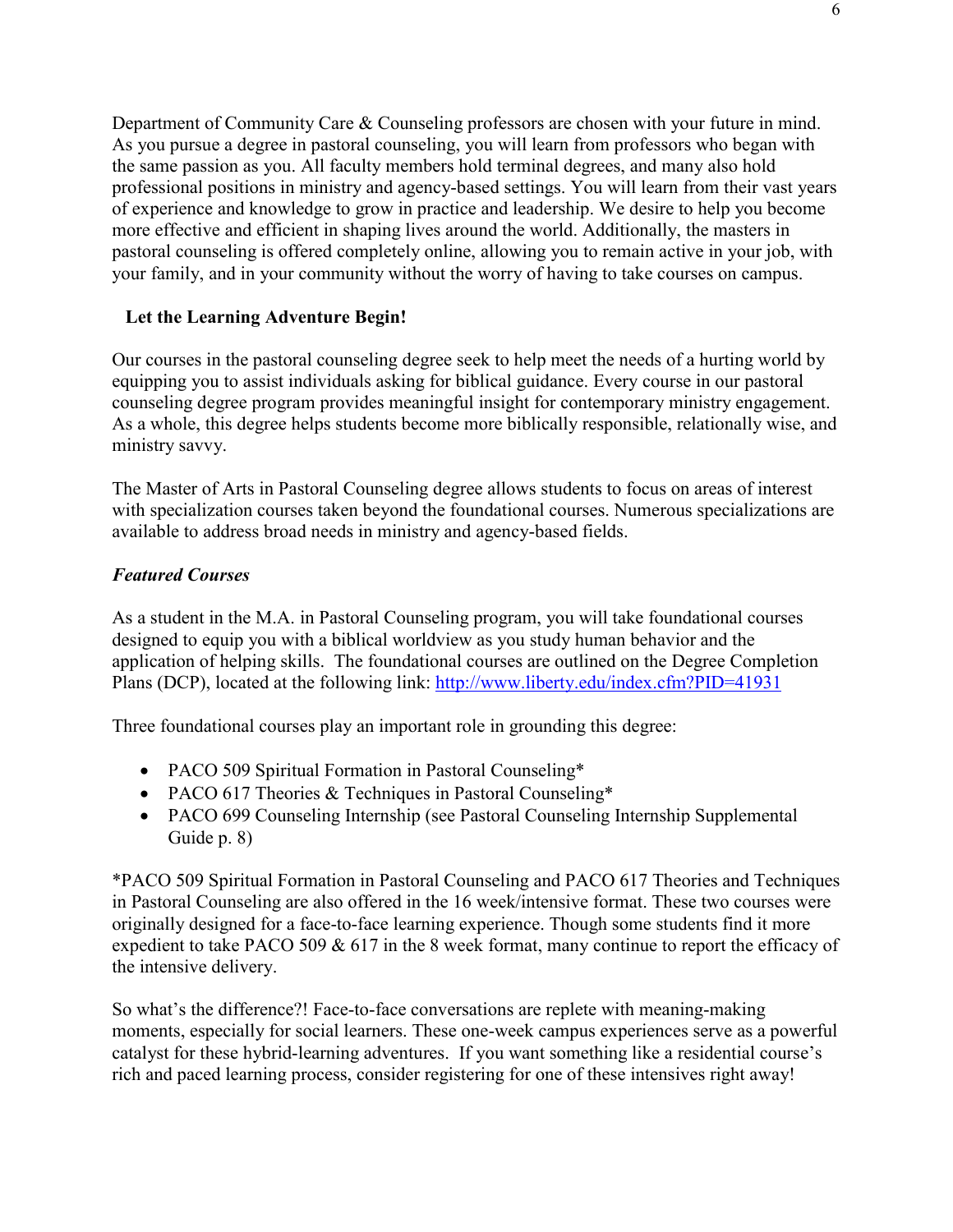How do intensives work? Engagement commences on the first day of the semester and continues to the end of semester. Our intensives, especially PACO 509, are designed to foster a connected, collaborative, and cumulative learning adventure beginning in Week 1. Readings and assignments prepare for the one-week campus experience. Timely lectures, meaningful conversations, and hands-on work with "Fellow-PACOneers" define the intensive engagement. Further readings and assignments continue to the end of term.

# <span id="page-6-0"></span>**13 Specializations are offered in the M.A. in Pastoral Counseling**

When you choose to pursue Liberty's pastoral counseling degree online, you will also be choosing a specialization. These unique cognates will allow you to personalize your degree to your unique professional needs. The specializations are outlined in the following link: <https://www.liberty.edu/online/behavioral-sciences/masters/pastoral-counseling/>

#### **Important Resources and Policies**

- <span id="page-6-1"></span>• Admissions Process may be engaged at the following link: <https://www.liberty.edu/admissions/>
- Professional Academic Advising is available at the following link: <https://www.liberty.edu/online/academic-advisors/>
- Liberty University's Tuition information and timely Student Financial Student Services are available at the following link:<https://www.liberty.edu/online/student-financial-services/>
- All official policies may be found at the Liberty University Policy Directory: [https://wiki.os.liberty.edu/display/IE/Policy+Directory+Home.](https://wiki.os.liberty.edu/display/IE/Policy+Directory+Home) For example, if you want to learn about our official late assignment policy, enter Late Assignment in the Search Policies box. See also information at Student Expectations: [http://www.liberty.edu/index.cfm?PID=18202&printpage=y.](http://www.liberty.edu/index.cfm?PID=18202&printpage=y)
- The following link provides the Appeal Procedure and Guidelines for Graduate Students as well as General Complaint Policies: [https://www.liberty.edu/online/graduate-and-doctoral](https://www.liberty.edu/online/graduate-and-doctoral-academic-policies/)[academic-policies/](https://www.liberty.edu/online/graduate-and-doctoral-academic-policies/)
- Students are required to thoroughly read and study the Liberty University Code of Honor at [https://www.liberty.edu/studentaffairs/communitylife/index.cfm?PID=19155.](https://www.liberty.edu/studentaffairs/communitylife/index.cfm?PID=19155)
- Sexual Harassment and Title IX information can be found at <http://www.liberty.edu/studentaffairs/>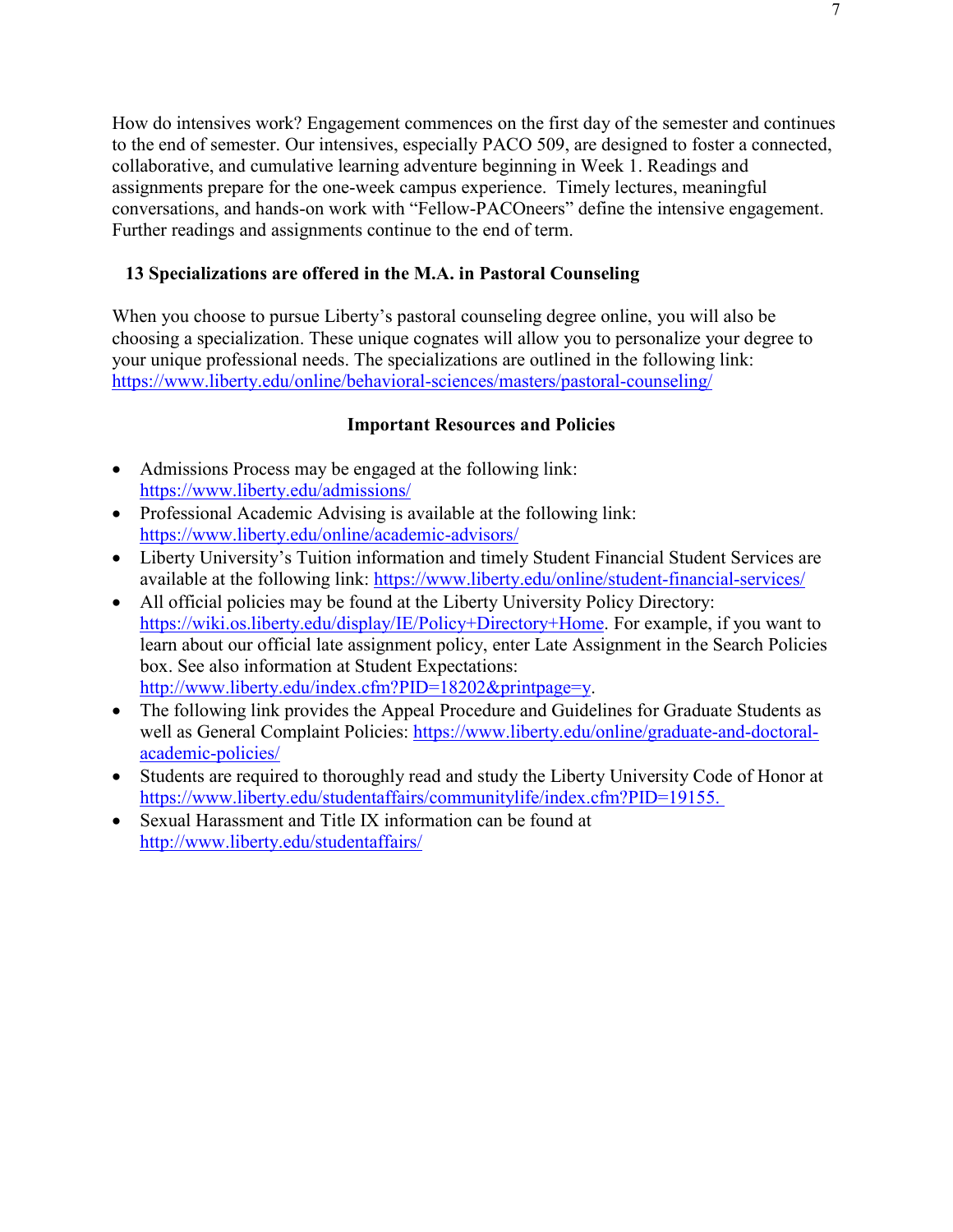# **The Pastoral Counseling Internship Supplemental Guide**

<span id="page-7-0"></span>This guide is designed to be a supplementary, supportive document to the primary source of information about the PACO Internship which is posted online at [https://www.liberty.edu/behavioral-sciences/community-care-counseling/pastoral-counseling](https://www.liberty.edu/behavioral-sciences/community-care-counseling/pastoral-counseling-internship-paco699/)[internship-paco699/.](https://www.liberty.edu/behavioral-sciences/community-care-counseling/pastoral-counseling-internship-paco699/)

We, the Internship Team, encourage you as an M.A. Pastoral Counseling student to read this guide and the webpage early and often in your program of study so you can adequately prepare for your internship. Although the internship is designed to be your final course, it requires an application that typically takes at least three to four months to prepare, and the deadline for submission is several weeks before the start of the semester. To know when you qualify to apply for internship course, refer to the "Internship Qualifications" section of the internship webpage. Also, you should be prepared to travel in order to find a site that fits your internship needs. Initially, we recommend having two sites available in the event one site does not work out before the application deadline. Due to the ethical and legal precautions that must be taken, be mindful that the registration/approval process for this course is more extensive than our other courses.

In short, start preparing for your internship now.

### **Internship Definition**

<span id="page-7-1"></span>The capstone of the M.A. Pastoral Counseling degree program is the Pastoral Counseling Internship course. It allows you to begin using your pastoral counseling skills, ethics, and professionalism based on observation and exposure to the pastoral counseling field. It provides you with supervised, field-based, work experience that boosts your resume and builds your professional network. Internship parameters are defined on the PACO Internship webpage.

By nature of the field, pastoral counseling lies between the realms of licensed counseling and church-based ministry experience, serving as a sort of middle ground between the two. Because of this, you are given a choice in setting up your internship experience to be somewhere in the range between licensed counseling and ministry experience. You should choose an internship based off of your vocational goals, keeping in mind the spectrum in which pastoral counseling operates. It is the intention of the Internship Team to assist you in meeting your internship goals as long as they lie within the specific parameters laid out in this guide, as well as on the PACO Internship webpage.

#### **Internship Parties**

<span id="page-7-2"></span>There are four parties with different roles involved in the internship process:

- 1. Liberty University: The Internship Team represents the interests of the University and the requirements of the internship course.
- 2. Site Director: This is the individual who oversees and represents the interests of the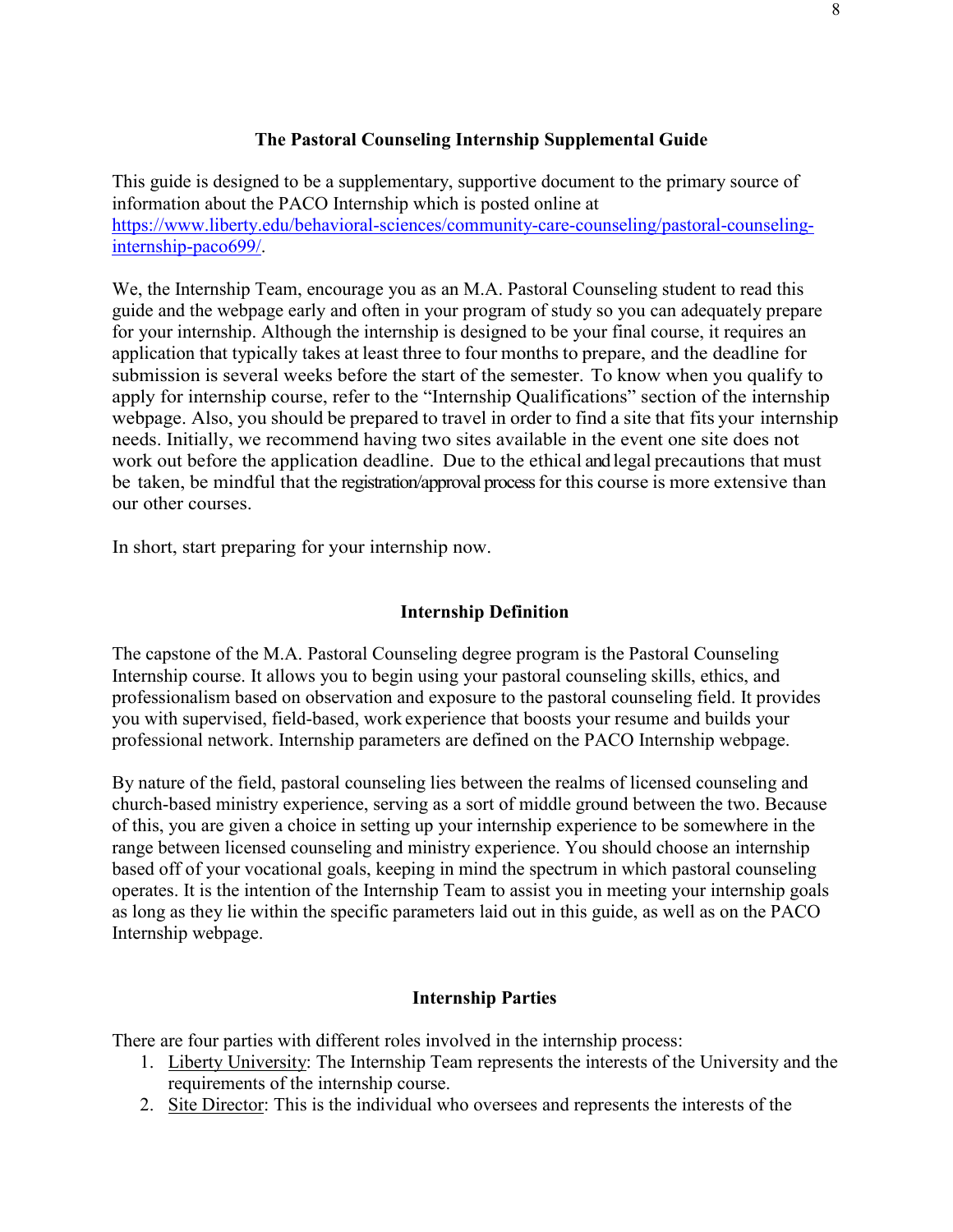internship site. He or she will be responsible for signing the Affiliation Agreement, which brings the site, the student, and Liberty University into a legal agreement with each other.

- 3. Supervisor: The supervisor is the individual who actively oversees *you*, giving you work, mentoring you in your work, evaluating your work, and making sure you meet the requirements of your internship.
- 4. Student Intern: This is you. You are responsible for completing the application process, adhering to all instructions from the internship staff, instructors, and supervisors, and completing all requirements for the internship course.

#### **Internship Site**

#### <span id="page-8-1"></span><span id="page-8-0"></span>**Finding a Site**

The Internship Team does not keep a list of recommended sites. It is your responsibility to find a site that best suits your vocational goals within your pastoral counseling program of study. Start by looking up local organizations that offer counseling services. Keep in mind the guidelines listed on the internship webpage. As long as those qualifications are met, you have freedom to explore various types of internship sites, including churches, ministry organizations, counseling agencies, non-profits, hospitals, as well as others. When in doubt, feel free to contact the Internship Team about the eligibility of a specific site.

Interview a potential site director and supervisor to see what kind of ministry- or agencybased training experiences their organization can offer. Your site selection should be agreeable both to you and to the site director. You should be satisfied that your site would be a good source of training and that professional growth is encouraged there. As mentioned earlier, it would be wise to have two available sites in the event one does not work out by the application deadline. Be strategic as you prepare to meet the application deadline.

#### <span id="page-8-2"></span>**Selection Checklist**

When deciding on an internship site, keep the following considerations in mind:

- 1. Does the site and the work it offers meet the requirementsfor the PACO internship? See appropriate sections in this guide and the webpage for requirements.
- 2. Isthe clientele of the organization similar to the clientele with whom you wish to work during your professional career?
- 3. Isthere enough diversity in the clientele to provide a wide range of experiences (e.g., adults, adolescents, children, married couples, singles, group therapy, etc.)?
- 4. Does the organization have enough ministry or agency-based opportunities to complete all internship hours in a supervised training experience?
- 5. Are qualified supervisors available within the organization and willing to invest the time to provide a quality internship experience which includes provision for individual or triadic supervision?
	- a. Please keep in mind that your supervisor is not required to be directly affiliated with the site.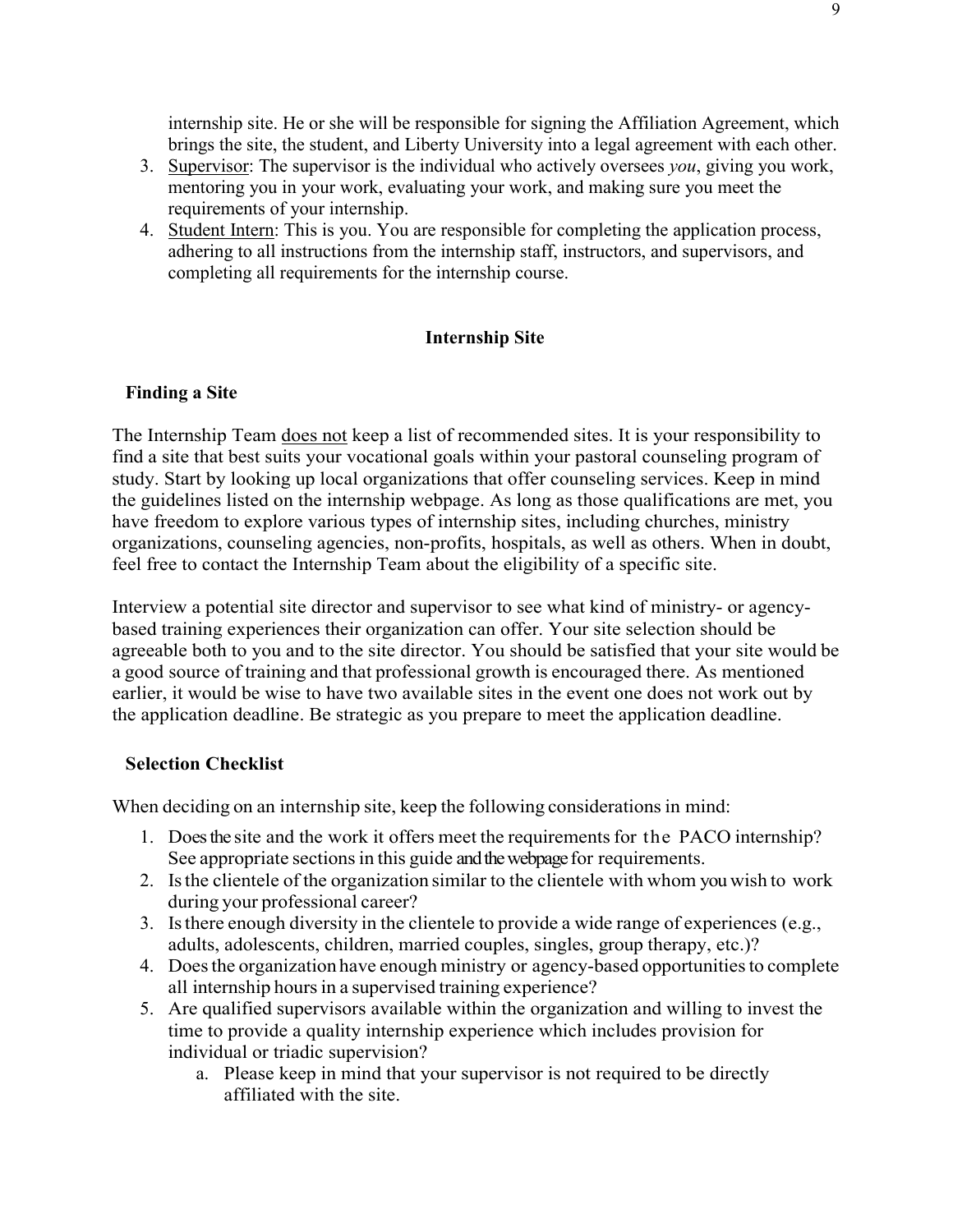- 6. Isthe internship in the same state or country in which you would ultimately like to minister? Becoming familiar with state laws and insurance practices within the state where you ultimately want to minister will be very beneficial after the internship is over.
- 7. Isthis organization one in which you might pursue employment after the internshipis completed?

Ultimately, the site director should feel comfortable with you and be willing to sign required paperwork for your application. It may be wise to have an interview with the site director and then take a day or two for both parties to consider the possible internship before making the final decision.

# <span id="page-9-0"></span>**Allowance for Second Site**

Because of the breadth of hours required in the PACO internship, the Internship Team recognizes that some students may have difficulty meeting requirements at one single site. In such cases, a second internship site can be considered. In order for a second site to be approved, you must comply with the following requirements:

- 1. You must have only one supervisor who can provide meaningful guidance and mentorship during your internship experience. While your supervisor might not be physically present at both sites, he or she should be able to offer guidance and evaluate your progress at both places.
- 2. Your application must have appropriate documentation for two sites, including two separate Site and Supervisor Information forms, two Fieldwork Contracts, and two Affiliation Agreements. Although the supervisor's name will be the same in all paperwork, the site director's name will differ according to the paperwork of their respective site. Be sure to upload both sets of paperwork into your application so that the Internship Team can review everything together.

# **Internship Supervisor**

# <span id="page-9-2"></span><span id="page-9-1"></span>**Supervisor Credentials**

When selecting a supervisor, keep the following considerations in mind:

- 1. This is your opportunity to benefit from direct mentoring by an experienced professional. Maximize that benefit by choosing an individual who:
	- a. Has the professional credentials and experience you want to accrue.
	- b. Has the time and willingness to pour wisdom into you each week.
- 2. The "ideal" supervisory candidate will hold at least a Master's degree in a counseling field. Supervisors who hold a graduate degree in a religious or ministry-based field can also qualify. Expect to provide evidence of the supervisor's graduate diploma(s). If you select a supervisor without a graduate degree in counseling or a ministryrelated field, you will be asked to provide a rationale as to why that supervisor can offer both professional guidance and educational experience at the site. All such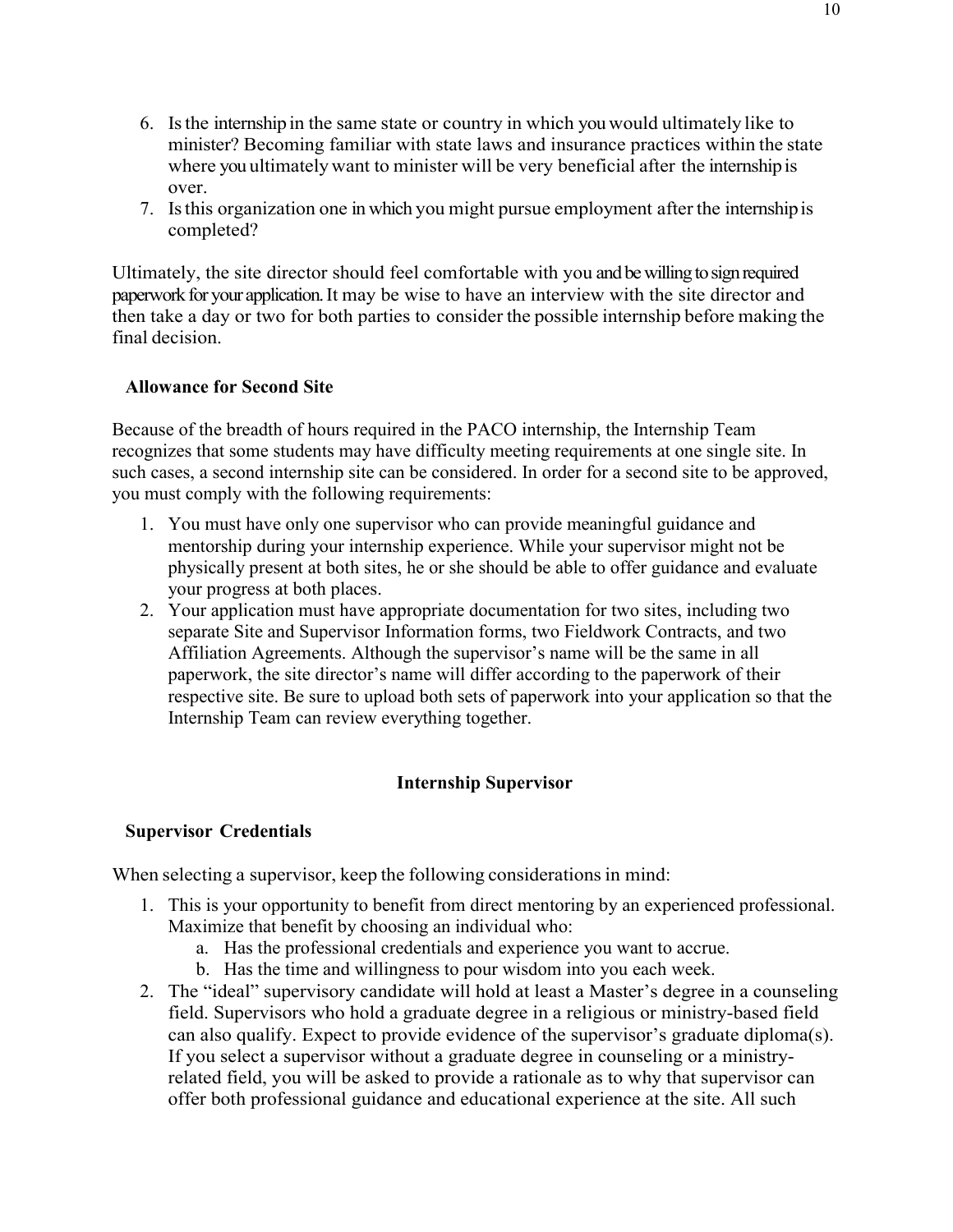cases will also be reviewed individually.

3. Though not required, the "ideal" supervisory candidate may be licensed at an independent level of practice, meaning that supervisors are able to practice without being under supervision. Ideally, the supervisor should hold a valid license in the state where you are accumulating hours for your internship. While licensure is not required for the supervisor, it adds to the educational guidance and professional quality he or she can offer.

Additional license information:

- Licenses that typically qualify are held by school counselors, pastoral counselors, limited licensed professional counselors (LLPC), licensed Master Social Workers (LMSW), licensed professional counselors (LPC), licensed marriage and family therapists(LMFT), licensed clinical pastoral counselors (LCPT), licensed pastoral counselors (LPC), certified clinical pastoral therapists (CCPT), and certified pastoral counselors (CpastC).
- For any potential supervisor with a listed disciplinary action against his/her license (past or present), Liberty University reserves the right to approve or reject that supervisor based on the nature of the violation and the disciplinary action taken by his/her state board.

#### <span id="page-10-0"></span>**Supervisor Responsibilities**

The supervisor ensures that relevant work experience, meaningful feedback, counseling, and consultation are provided. The supervisor assesses your progress, consults with you regarding strategies and procedures, communicates with your PACO internship professor as needed, and completes two written evaluations of you during the semester. Accrued hours are reported and approved during the evaluation process. The supervisor has significant influence on the outcome of the ministry- or agency-based counseling experience and must provide you with at least one hour per week of individual and/or triadic supervision (i.e., at least 14 hours over course of the semester).Failure to acquire supervision hourswill result in failure of the course and rejection of hours. Therefore, your relationship with the supervisor is a matter of vital importance. It should serve as a model, exemplifying professional behavior in daily counseling activities.

Liberty's expectations of a supervisor are specifically delineated in the Fieldwork Contract. Make sure your supervisor candidate reviews it thoroughly.

Most supervisors give their time and expertise with no monetary reimbursement. One way you can help the internship be a rewarding experience for your supervisor, too, is to lighten his/her workload by assisting with internship activities and by doing related tasks that he/she might otherwise not be able to do.

#### **Internship Activities and Hours**

<span id="page-10-2"></span><span id="page-10-1"></span>**Activities**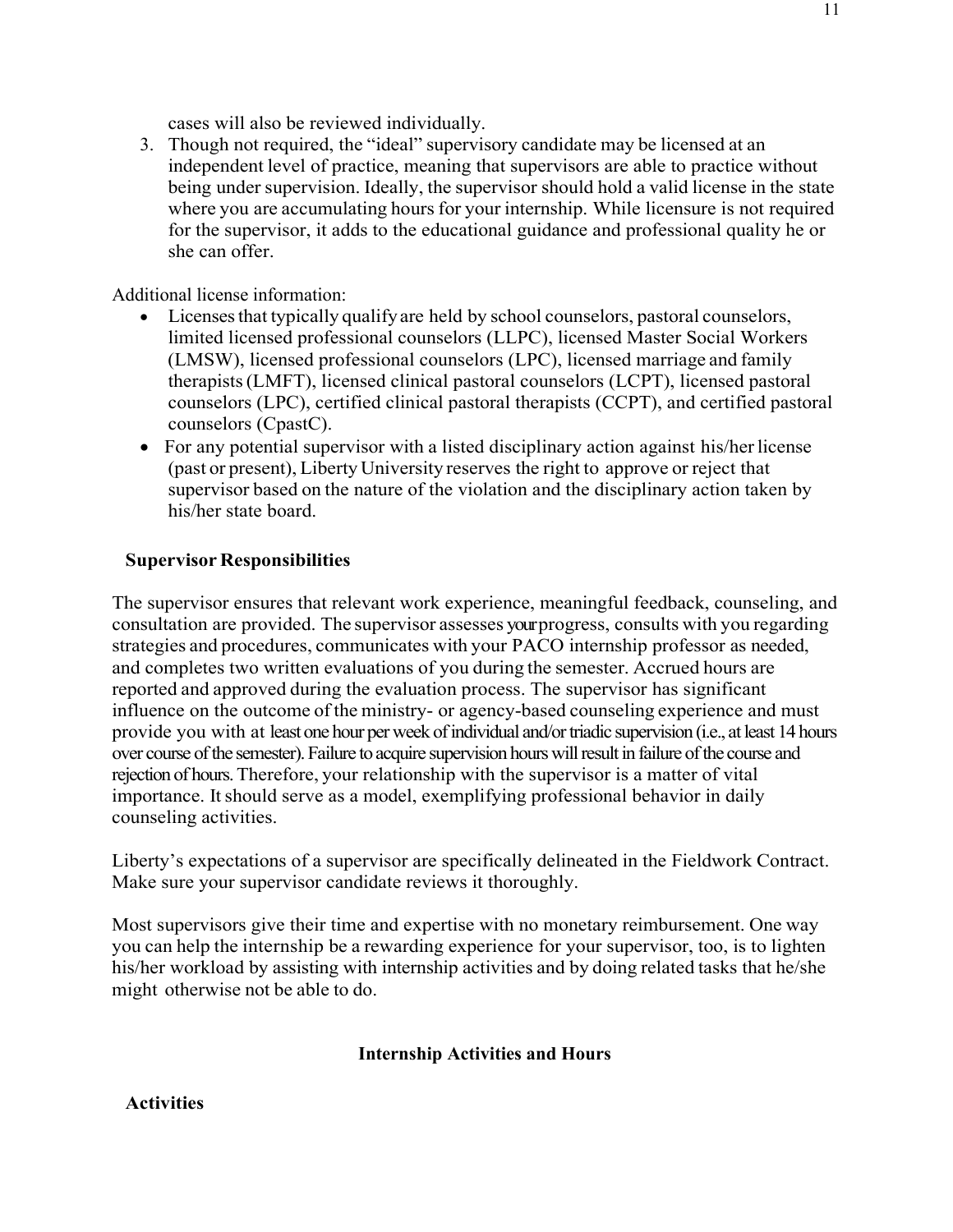Your internship site needs to provide you with a variety of ministry- or agency-based experiences that meet the course requirements for the Pastoral Counseling Internship. Collaborative services may include working with a supervisor and/or an assigned staff member in the following areas: spiritual direction, discipleship, lay counseling, life-coaching, individual, couple, and family counseling, group counseling, and conducting intakes. Related activities may include additional collaboration in the above activities and/or observation/participation in staff meetings, counseling/discipleship-related administrative work, writing progress notes, filing counseling-related files/documents, and telephone calls. Other activities may qualify; contact the Internship Team if you encounter activities outside of those mentioned above.

#### <span id="page-11-0"></span>**Hours**

As part of your internship course, you are required to fulfill 225 hours of internship activities. These activities should fall into the following categories:

- Direct collaborative services: a minimum of 50 face-to-face hours is required
- Individual supervision: a minimum 1 hour per week, at least 14 hours over the course of the semester
- Related activities: 161 hours outside of direct client contact and individual supervision that is earned toward the total hours required in the internship

Note: The Internship course is a full-semester commitment, and all hours must be completed within the official start and end dates of the semester. Hours accrued before the start of the semester will not count towards the PACO internship, and any hours accrued in excess of the 225-hour requirement *will not* roll over to another internship or count as extra credit. While hours can be split up within the semester as per the needs of the internship site, PACO internship coursework will last the entirety of the semester.

# **Internship Application Requirements**

<span id="page-11-1"></span>The application process and accompanying documents are identified on the PACO Internship webpage. Below is further explanation of some of the more involved paperwork. If you are not a U.S. citizen, please also refer to the section labeled "Internship for International Students."

#### <span id="page-11-2"></span>**Required Paperwork and Process of Application**

You should bring the Affiliation Agreement, Fieldwork Contract, and Site and Supervisor Information forms to your site director and supervisor. After discussing the forms with them, and if all agree to proceed, the forms should be signed. Only wet signatures will be accepted, and all documents should be signed by the correct individual. Each document must be scanned and submitted through the PACO Internship Application Portal which can be found on our PACO internship webpage. You should retain copies of all documents for your own records. Do *not* mail any hardcopies to the Internship Team; they will not be accepted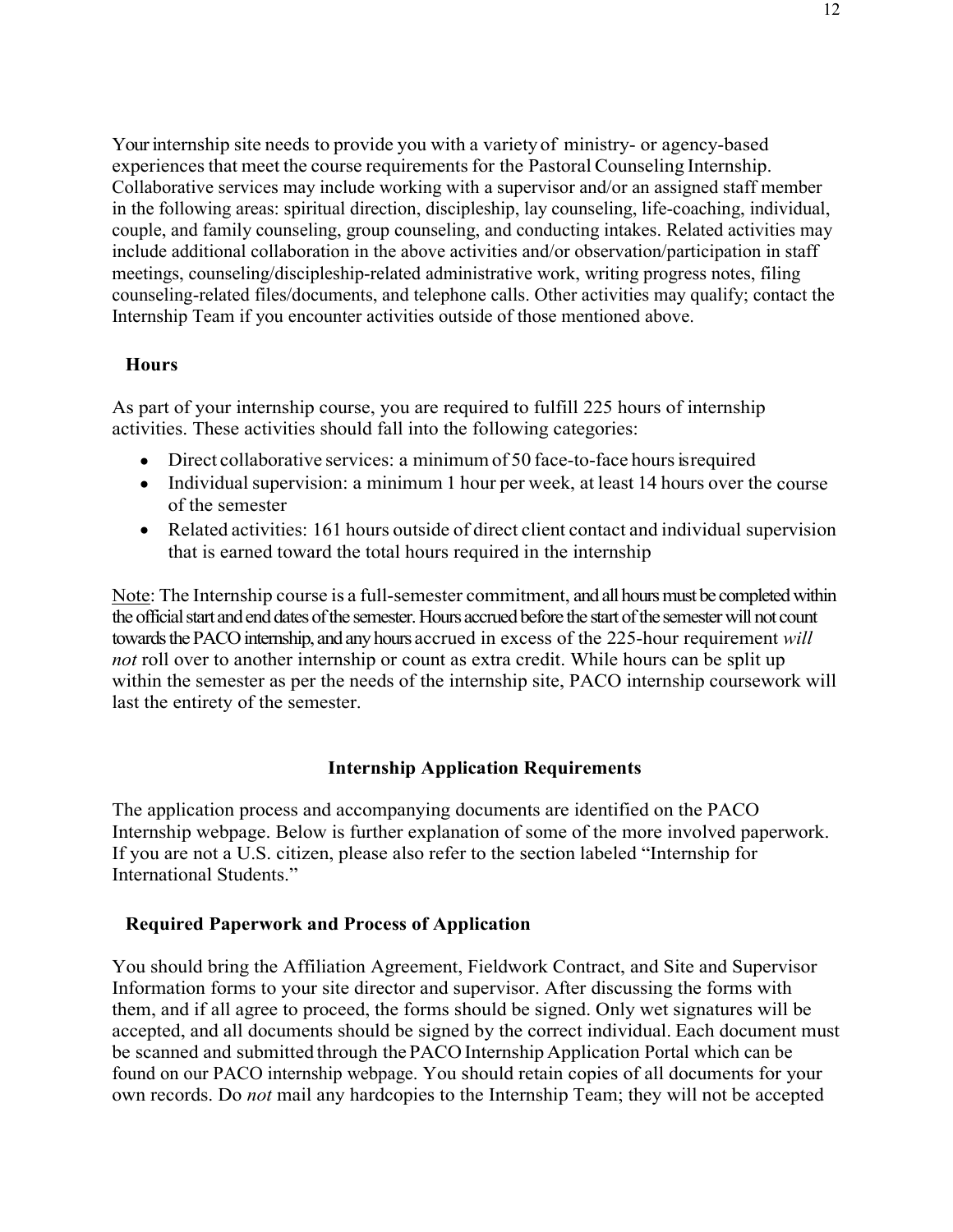or returned.

All approval documents must be submitted to the Internship Team through the required portal prior to the deadline listed on the Internship webpage. No late documents will be accepted. Submission of the forms does not mean automatic acceptance of the proposed site and/or supervisor: your application will be reviewed for approval by the Internship Team. The University wants to make sure that your proposed site will provide a good educational experience and that it has adequate oversight and safeguards built in.

Once you submit an application, the Internship Team will contact you within two weeks concerning needed application or document updates. You must comply with all deadlines given by the Internship Team and be diligent in uploading any requested document updates as soon as possible. All paperwork must be properly filled out and submitted before the Internship Team is able to approve any application. If you are not approved, you may be able to apply again for a future semester when you are fully qualified to apply. If you are approved, you will receive an email stating your start date, and you will be automatically registered for the course.

# <span id="page-12-0"></span>**BackgroundCheckPolicy**

You are required to purchase both a national-level background check and an FBI Fingerprint as part of your internship application. Virginia residents are also required to purchase a child abuse background search. Directions for obtaining these purchases are posted on the Internship webpage. The purpose of these background checks is to protect all parties involved in the internship.

Although the FBI fingerprint can take weeks to process, the Internship Team will not withhold acceptance of your application as long as you purchase all necessary items in the background check package and do your part to completely process them. If a fingerprint is returned, you will need to follow directions from the background check vendor in order to send in another one.

A documented incident on your criminal record is not automatic cause for a rejection of your application. As a matter of protocol, if any offense if found, the Internship Team will ask that you provide additional information regarding the circumstances surrounding the offense(s). If you are cleared to proceed, we will require the site director's acknowledgement of the offense(s) and his or her approval to proceed.

#### <span id="page-12-1"></span>**Professional Liability Insurance**

You are responsible for obtaining professional liability insurance in your name. You must obtain your own liability insurance even if your internship site or current employer already provides coverage.

Insurance coverage should be at least \$1 million per occurrence and \$3 million aggregate. Although the policy amount may seem high, the cost to purchase the policy is typically very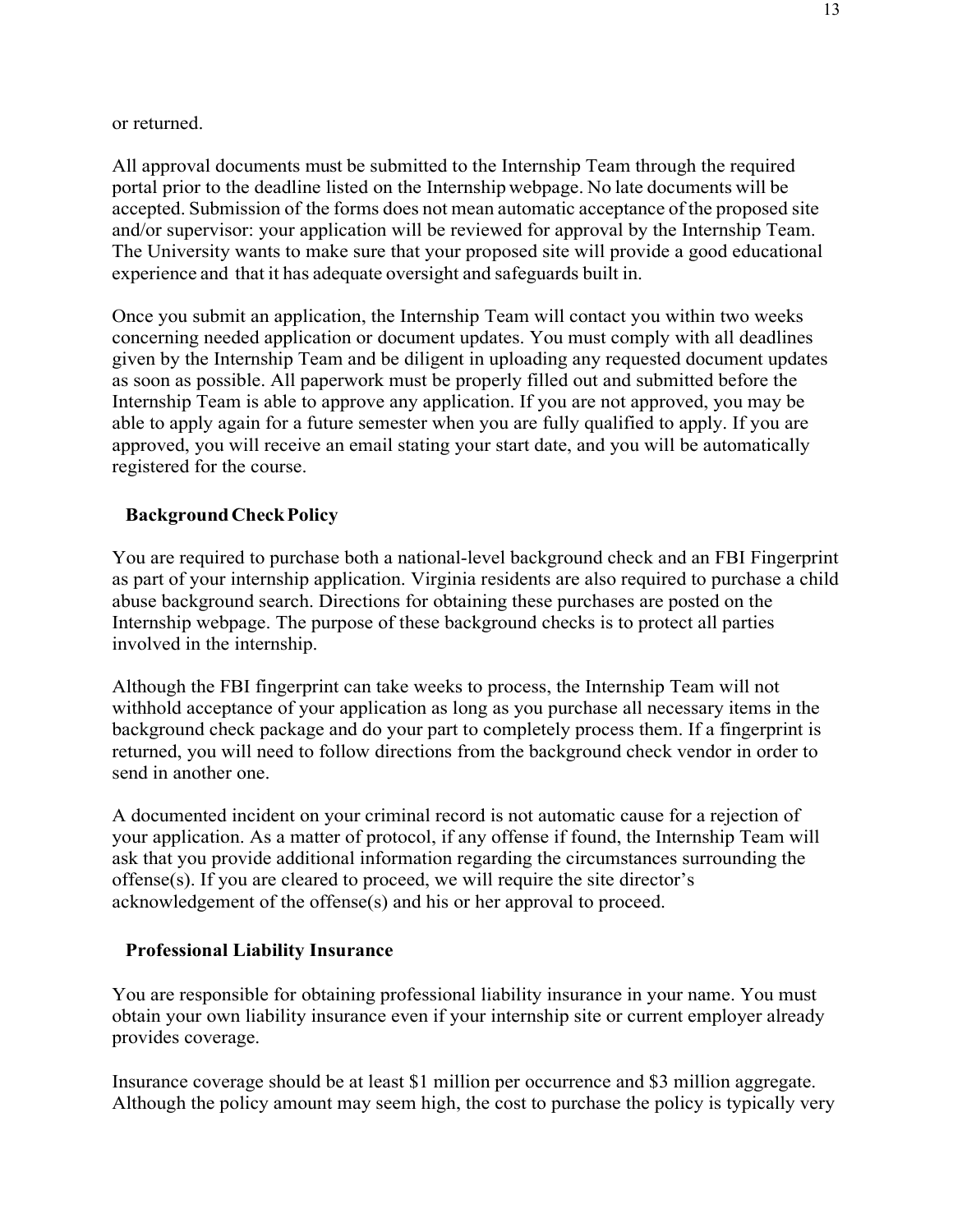low. Please refer to the PACO Internship webpage for suggested providers.

Professional liability insurance coverage must start on or before the start of the internship semester and remain in effect for the duration of the semester.

As part of the internship application process, you will need to submit a copy of your policy face sheet. The face sheet should include your name, address, amount of coverage, the effective dates of the policy, and the minimum amounts acceptable. During the semester, you will be required to submit proof that coverage has been maintained throughout the internship experience.

#### **International Internships**

<span id="page-13-0"></span>There are three different scenarios for international internships:

**If you are a non-U.S. citizen interning abroad**, you must adhere as closely as possible to the requirements set forth on our PACO internship webpage. The Internship Team understands that living abroad may create challenges in holding to the proposed standards, but we do reserve the right to accept or reject any internship site on the basis of the requirements listed. While the site supervisor may not have all of the same credential opportunities as supervisors living in the United States, the Internship Team encourages you to pursue a supervisor with credentials as close to our requirements as possible. A supervisor without the proper credentials (as listed on the webpage and in the supervisor section above) will be considered on a case by case basis. You may be asked to provide evidence of the supervisor's diploma or provide a rationale as to why you think the supervisor would be a good fit for your academic and professional goals. As for liability insurance, should you encounter difficulty in obtaining it, complete your application paperwork first and then email the Internship Team at [PACOinternship@liberty.edu](mailto:PACOinternship@liberty.edu) for assistance. You are not required to purchase a criminal background check or FBI fingerprint; however, you must complete the International Criminal Background Check Disclosure Statement provided on the Internship webpage.

**If you are a non-U.S. citizen interning within the United States**, you must adhere to the requirements listed on the PACO internship webpage. Although you are not a citizen of the United States, you should be able to find an internship site that meets the required standards. As for liability insurance, all students interning within the United States must acquire adequate insurance as per the standards listed on the PACO internship webpage. You must also purchase a criminal background check and FBI fingerprint, and you must complete the International Criminal Background Check Disclosure Statement provided on the Internship webpage. As an international student, you will also need to fill out the Curricular Practical Training (CPT) form, which can be found through the International Student Admissions office. If you have questions concerning requirements or other documentation for international students within the United States, please contact the International Student Office at [international@liberty.edu.](mailto:international@liberty.edu)

**If you are a U.S. citizen interning abroad**, you must adhere to the requirements listed on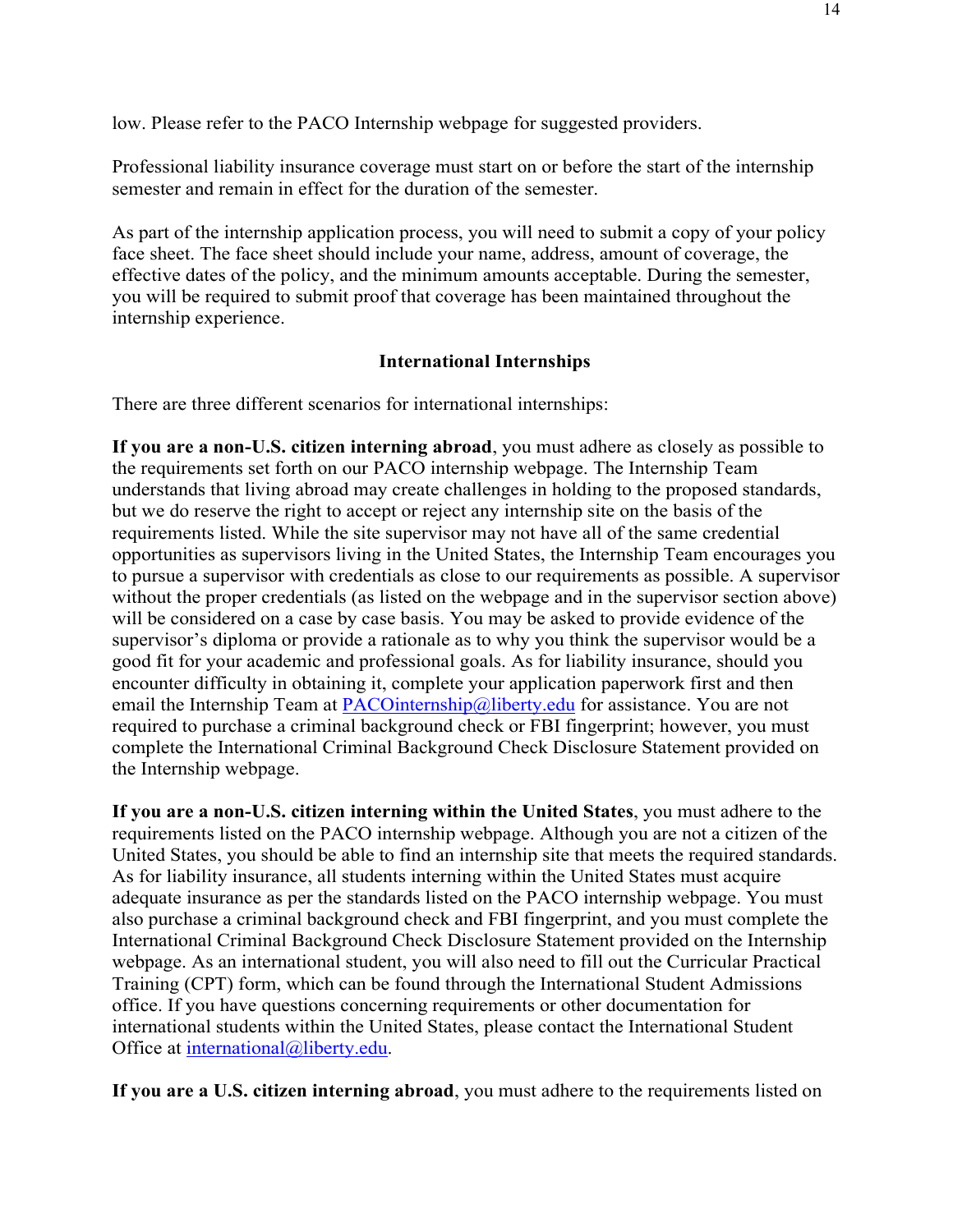the PACO internship webpage. As a U.S. citizen, you must purchase a background check, FBI fingerprint, and fill out the International Criminal Background Check Disclosure Statement, since we cannot vet you in an international location. If you are a permanent U.S. resident and plan to conduct your PACO internship abroad, you will need to purchase additional health and travel insurance through the LU Send Office. However, if you live abroad and already possess personal medical insurance, you will not need to comply with this requirement. As for liability insurance, should you encounter difficulty in obtaining it, complete your application paperwork first and then email the Internship Team at [PACOinternship@liberty.edu](mailto:PACOinternship@liberty.edu) for assistance.

# **International Student Forms**

<span id="page-14-0"></span>Non-U.S. citizens must complete two additional forms as part of their internship application packet. These forms are identified on the Internship webpage.

A note about the International Criminal Background Check Disclosure Statement: This form is required in order to clearly communicate to your internship site that we do not have access to any criminal history outside of the United States. Your site needs to know that they have the option to pursue further background investigations before entering an internship agreement with students.

# **Internship Course Policies and Procedures**

# <span id="page-14-2"></span><span id="page-14-1"></span>**Behavior Expectations**

While at the internship site and in all interactions with clients, supervisors, peers, and LU faculty and staff, you are expected to exhibit attitudes and behaviors consistent with professionalism. This includes, but is not limited to, the following:

- Punctuality and promptness to all appointments.
- Appropriate dress and grooming (business attire).
- Professional written communication.
- Professional oral communication (this includes correct verb usage and the avoidance of inappropriate language, including informal language orslang).
- Mature attitude: being teachable and receptive to feedback given.
- Adherence to the American Association of Christian Counselor's Code of Ethics.

# <span id="page-14-3"></span>**Communication within the Internship Course**

You may contact the Internship Team for questions regarding your internship application by emailin[g PACOInternship@liberty.edu.](mailto:PACOInternship@liberty.edu) Once your application is approved and your course begins, concerns regarding the course are to be communicated to your course instructor through the course's Question and Answer Center; use your LU email account for personal concerns. You may be referred initially to the InternshipTeam, including if needed the Director of Pastoral Counseling. All communication with the Internship Team will be by email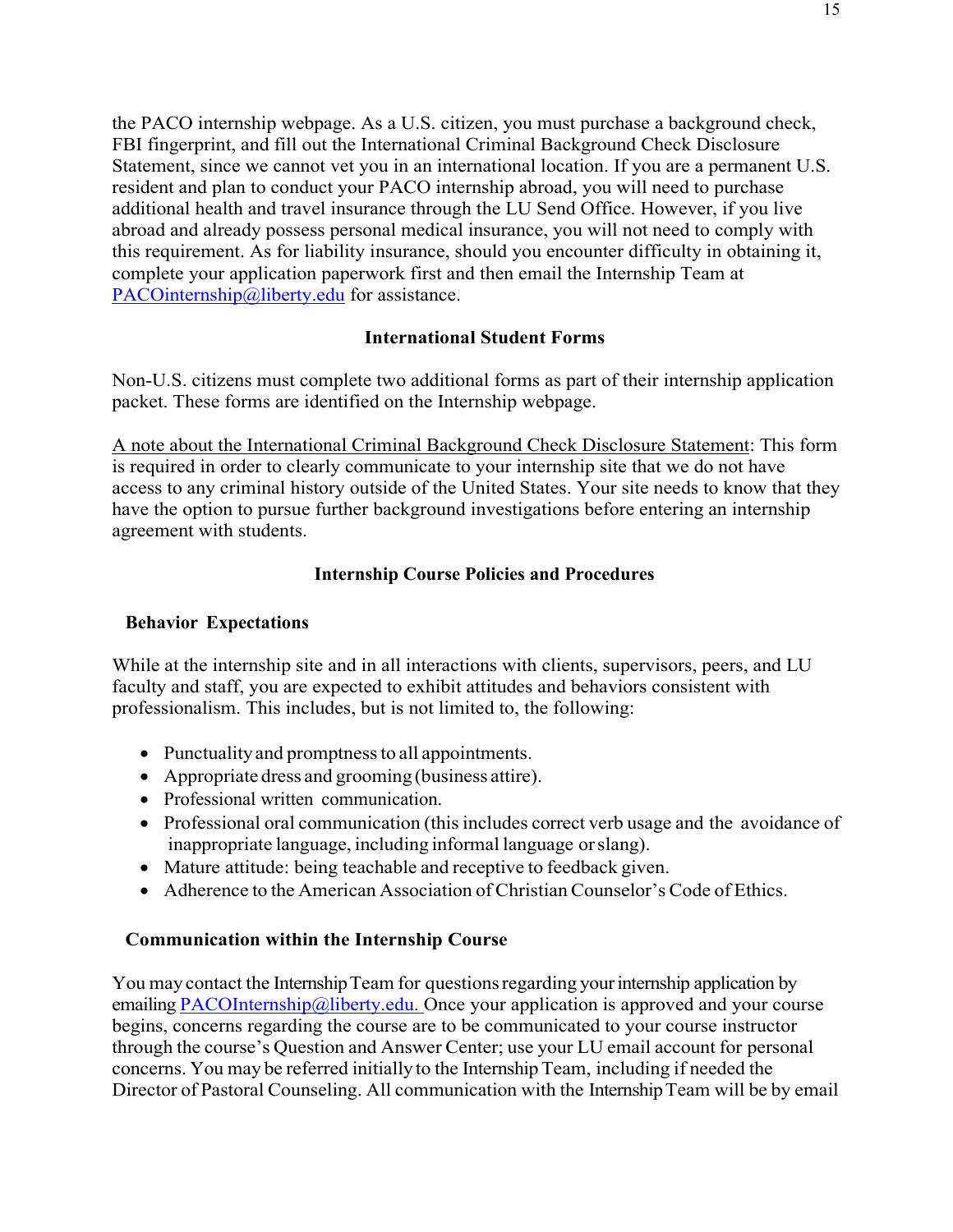only so that you and the University both have documentation of the outcomes of the communication.

You are expected to be courteous and respectful in all communication with faculty, staff, and students. Unprofessional, discourteous, communication will not be tolerated and will result in remediation procedures up to and including dismissal from the program.

Per the Liberty Way (p. 23), "Liberty student email accounts are the official means of communication for the Liberty University community. Students must check their email account on a regular basis." The Liberty account will be the primary email address where important information and reminders will be sent regarding this course. The staff is unable to include other email addresses in regular communication. Therefore, you are responsible for checking your account daily for any relevant information sent to that account.

Per our Graduate School Honor Code, you are expected to communicate your concerns and seek to resolve any conflicts or misunderstandings directly with the person with whom the allegation occurred. When a student in such a position circumvents the process and proceeds to contact the University Administration such as the Dean, the Provost, or the President, that constitutes retaliation and will be sanctioned accordingly. For more detailed information, please refer to the Graduate Student Honor Code website:

[http://www.liberty.edu/academics/graduate/index.cfm?PID=19155.](http://www.liberty.edu/academics/graduate/index.cfm?PID=19155)

# <span id="page-15-0"></span>**Grading**

In order to pass the PACO internship course, you must complete the following:

- Earn a passing grade for all course assignments.
- Obtain at least 225 hours of supervised training experience according to the categories listed above (direct client contact with actual clients, individual supervision, etc.) or more based on state licensure requirements.
- Receive passing evaluations by the supervisor.
- Adhere to the AACC Code of Ethics at all times (The Code can be accessed via the PACO internship course content section on Blackboard).

Although the supervisor's evaluation weighs heavily on your final grade, you must also successfully complete the other assignment*s* in the class as outlined in the course syllabus.

# <span id="page-15-1"></span>**FN Policy**

Because the U.S. Department of Education requires that every university monitor the attendance of their students, Liberty University enforces the FN Policy for all courses, including the PACO internship. To see official policy and procedure of the FN policy, please refer to the Liberty webpage at [https://www.liberty.edu/index.cfm?PID=33711.](https://www.liberty.edu/index.cfm?PID=33711)

# <span id="page-15-2"></span>**SiteDismissalorCourseWithdrawal**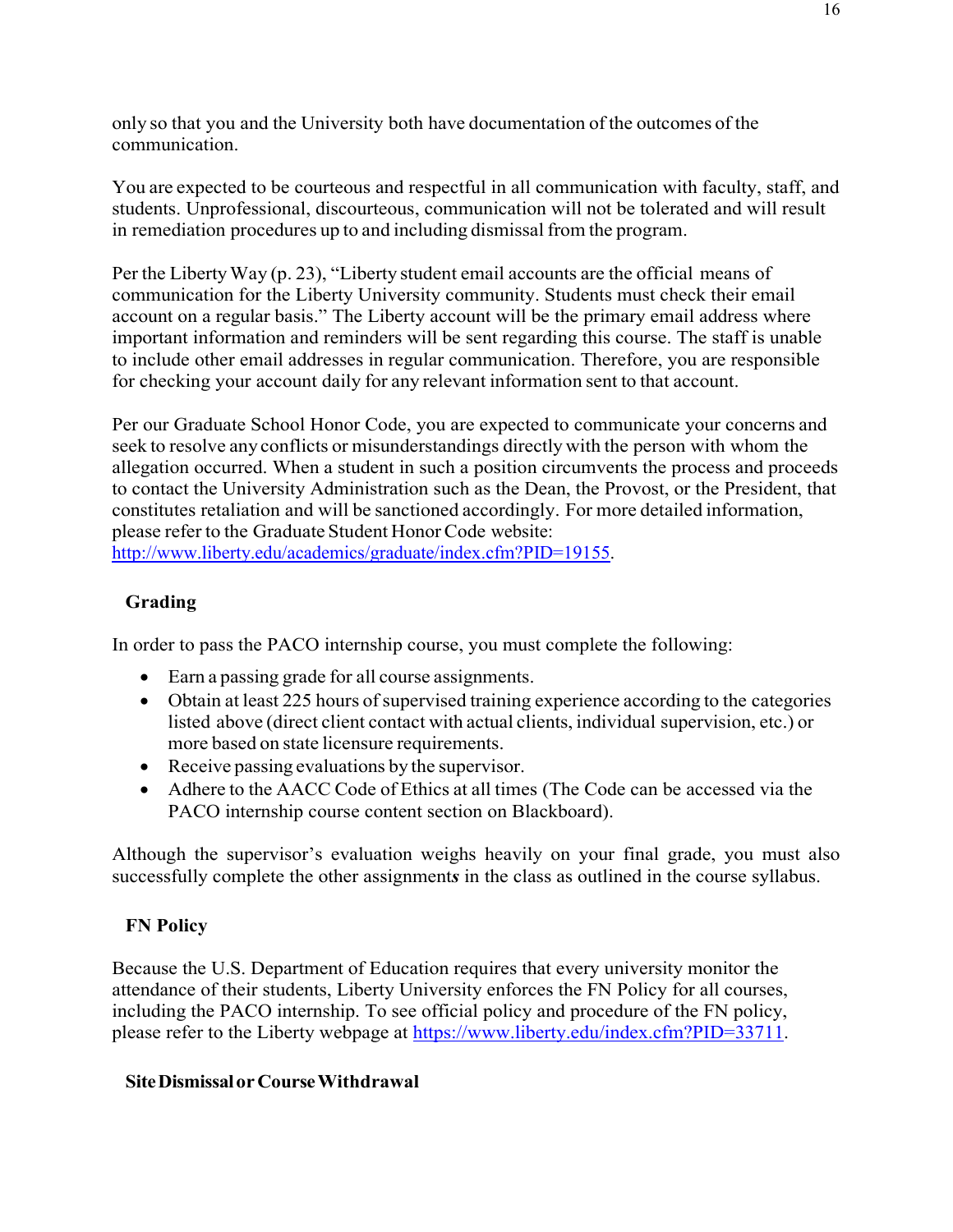If, during the internship, you fail to successfully demonstrate the required skills in this course and consequently receive failing evaluations or if you are dismissed from site, your supervisor will also notify your professor. The professor will write an incident report and send it to his/her Instructor Mentor and the Internship office of the Department of Community Care and Counseling. The Director of Pastoral Counseling and the Remediation Committee will examine the nature and reason for the skills deficit and/or dismissal. At that point, you may receive a grade F for the course and be placed on hold in the program in order to fulfill remediation procedures aimed to address and resolve the verifiable deficits.

If the dismissal involves a violation of the University's Honor Code, the professor will fill out an Honor Code Violation form, which will be investigated by the Director, LU Online, and Graduate Student Affairs. These remediation procedures can include such things as requiring you to retake certain courses and/or seek personal counseling, etc. If, after remediation, you are unable to correct the deficits, the remediation team and the Leadership Team will meet to decide the best course of action for you up to and including removal from the program. You have an opportunity to appeal. The final decision regarding hours accrued in the Internship are at the discretion of the Remediation and Leadership Teams based on a thorough evaluation of the incident.

You are required to fulfill their semester-long contract with the site. If you make the decision to withdraw from the internship course, then you will forfeit all internship hours earned for that semester. You would then re-apply for the internship in a future semester.

# <span id="page-16-0"></span>**Professional Competency Expectations and the Remediation Policy and Process**

Supervisors and Liberty University faculty have a professional and ethical responsibility to evaluate students on the following:

- counseling skills competency
- interpersonal competency
- emotional well-being
- professional and ethical competency

As such, the faculty of Liberty will not automatically approve program completion for you if you demonstrate deficits that may interfere with future professional competence. You may be given a failing grade and/or be placed on hold and a plan of remediation implemented if any of the following apply:

- 1. Unprofessional or unethical conduct in the interaction with Liberty University faculty and staff.
- 2. Any verifiable complaints about you from the DCCC faculty, site supervisors, or site directors.
- 3. Threat of lawsuits toward Liberty University or employees of Liberty University, site supervisors, or site directors.